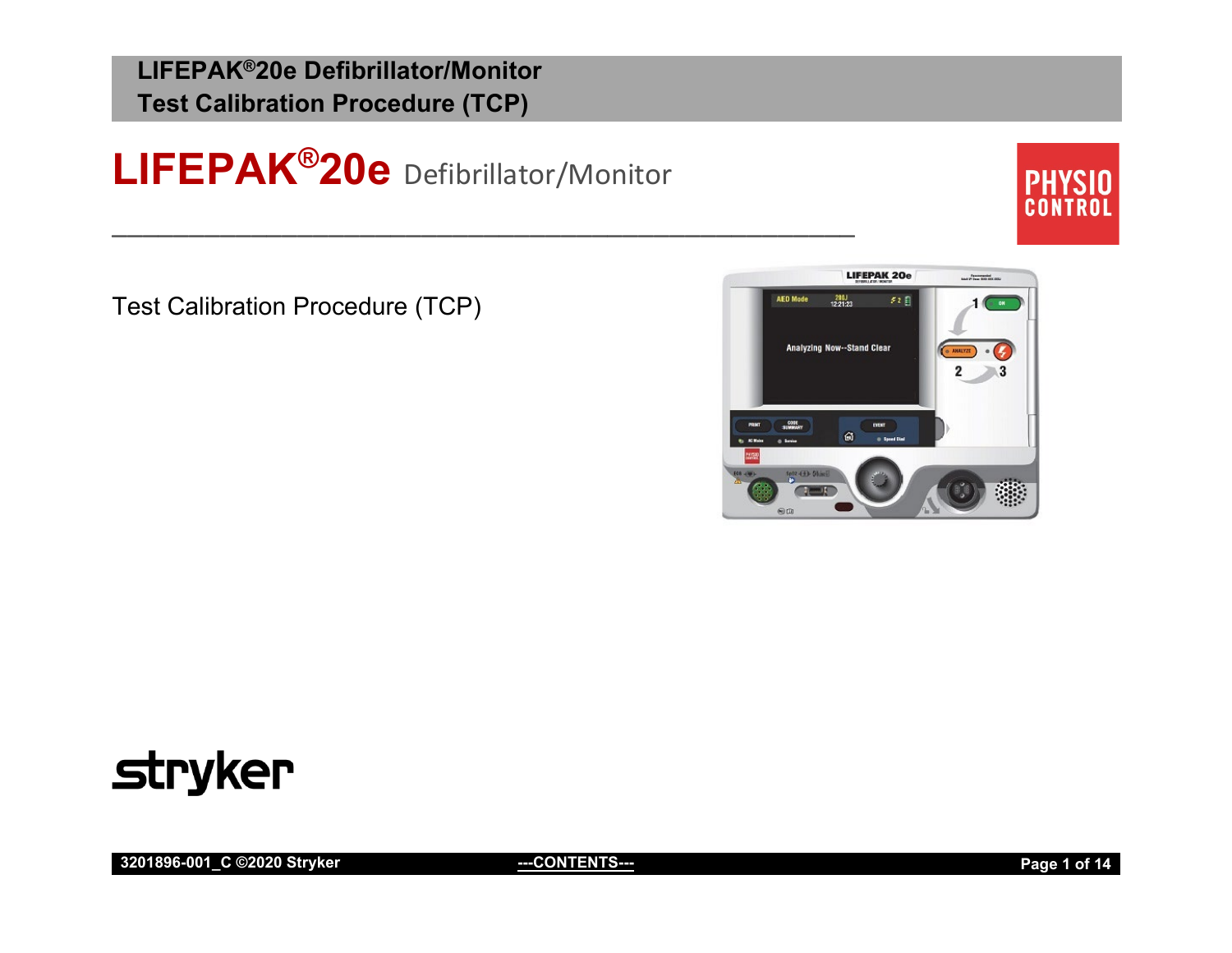This section contains the Test and Calibration Procedures (TCP). Perform the procedures in this section as necessary after replacing device components or to correct out-of-specification conditions detected during the PIP. The following procedures may be performed in any order.

**NOTE:** Whenever the device is calibrated or opened for repair or component replacement, it must successfully pass all portions of the closed-case Performance Inspection Procedures.

## <span id="page-1-0"></span>**[CONTENTS](#page-1-0)**

TCP - [Scope and Applicability](#page-2-0) TCP - [Resource Requirements](#page-2-1) TCP - [Test Equipment](#page-2-2) [TCP -Test Equipment Verification](#page-2-3) TCP - [Test Equipment Requirements](#page-3-0) TCP - [Setup](#page-4-0) TCP - [Defibrillator Energy Calibration Test](#page-5-0) TCP - [Defibrillator Delivered](#page-7-0) Energy Tests TCP - [Defibrillator Output Waveform Test](#page-8-0) TCP - [Defibrillator Isolation Test](#page-9-0) TCP - [Quik-Combo Defibrillator Charge Time Test at 360 J \(AC Powered\)](#page-10-0) TCP - [Standard Paddles Charge Time Test at 360 J \(AC Powered\)](#page-12-0)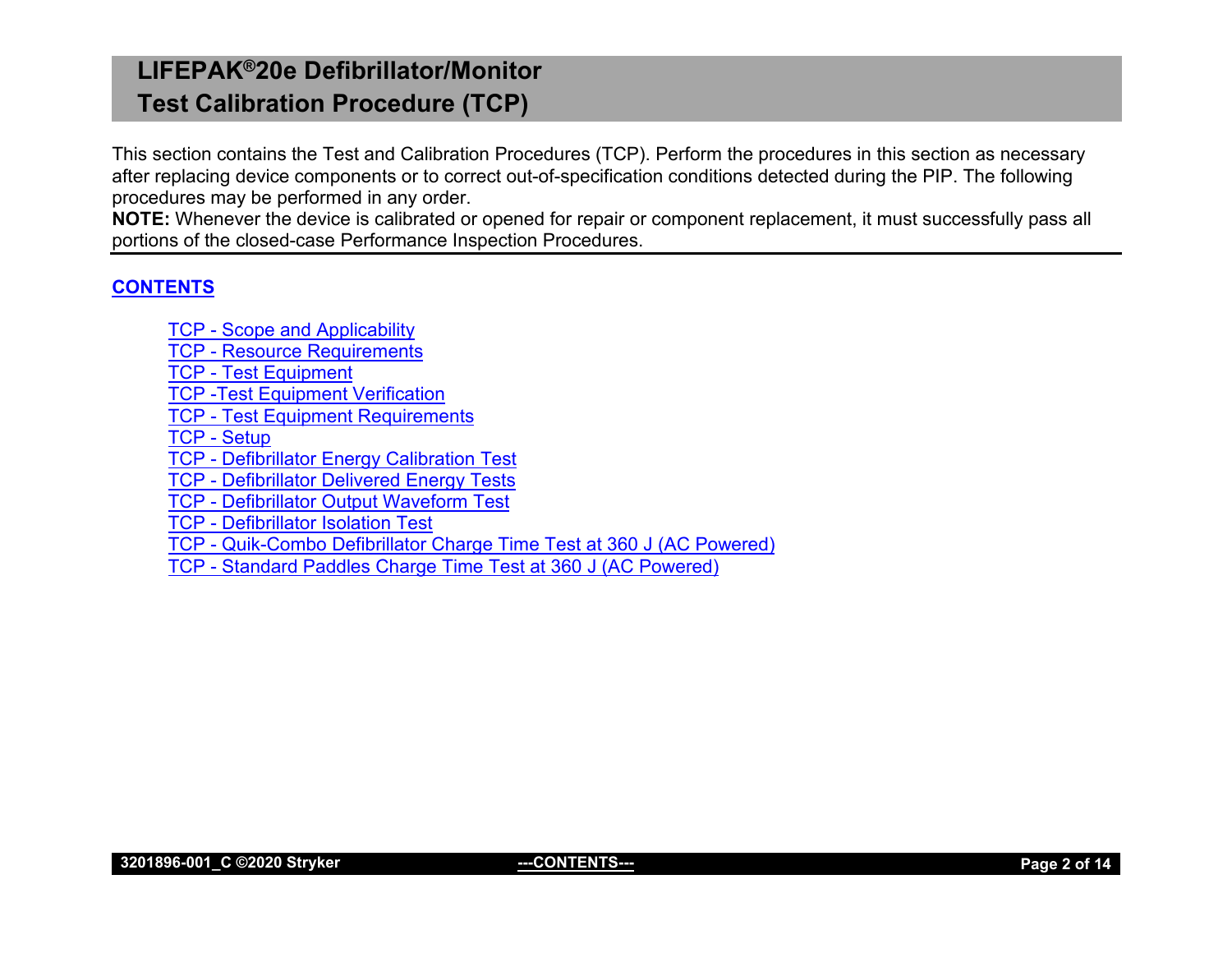## <span id="page-2-0"></span>**TCP- [Scope and Applicability](#page-2-0)**

This TCP applies to the LIFEPAK 20e Defibrillator/Monitor exclusively. You may perform the procedures outlined in this section in any order.

**Note:** Prior to its return to active use, the LIFEPAK 20e Defibrillator/Monitor must successfully pass all portions of the closed-case Performance Inspection Procedures (PIP) anytime the device is opened for repair, component replacement, upgrade, or after calibration.

See **TCP – [Test Equipment Requirements](#page-3-0)** for a list of test equipment, including specifications, required to complete the TCP.

#### <span id="page-2-1"></span>**TCP – [Resource Requirements](#page-2-0)**

This section describes the requirements for TCP equipment, TCP test equipment verification, TCP workstation power.

#### <span id="page-2-2"></span>**TCP – [Equipment](#page-2-2)**

To perform the TCP, you must use the equipment listed in **TCP – [Test Equipment Requirements](#page-3-0)** table. Although the table lists specific test equipment by manufacturer, test equipment with equivalent specifications may be substituted. Refer to the test equipment manufacturer's operating instructions for usage details where not specifically covered herein.

**Note:** Using test equipment other than that specified in the Test Equipment Requirements table may provide test results that are different from those specified in this manual. It is the responsibility of the biomedical personnel who maintain this device to determine test equipment equivalency. Use only Physio-Control device accessories, including cables, batteries, and the appropriate Physio-Control battery charger.

#### <span id="page-2-3"></span>**TCP – [Test Equipment Verification](#page-2-3)**

All test equipment used to perform the TCP must have a current calibration label. The calibration label must be issued by a certified calibration facility.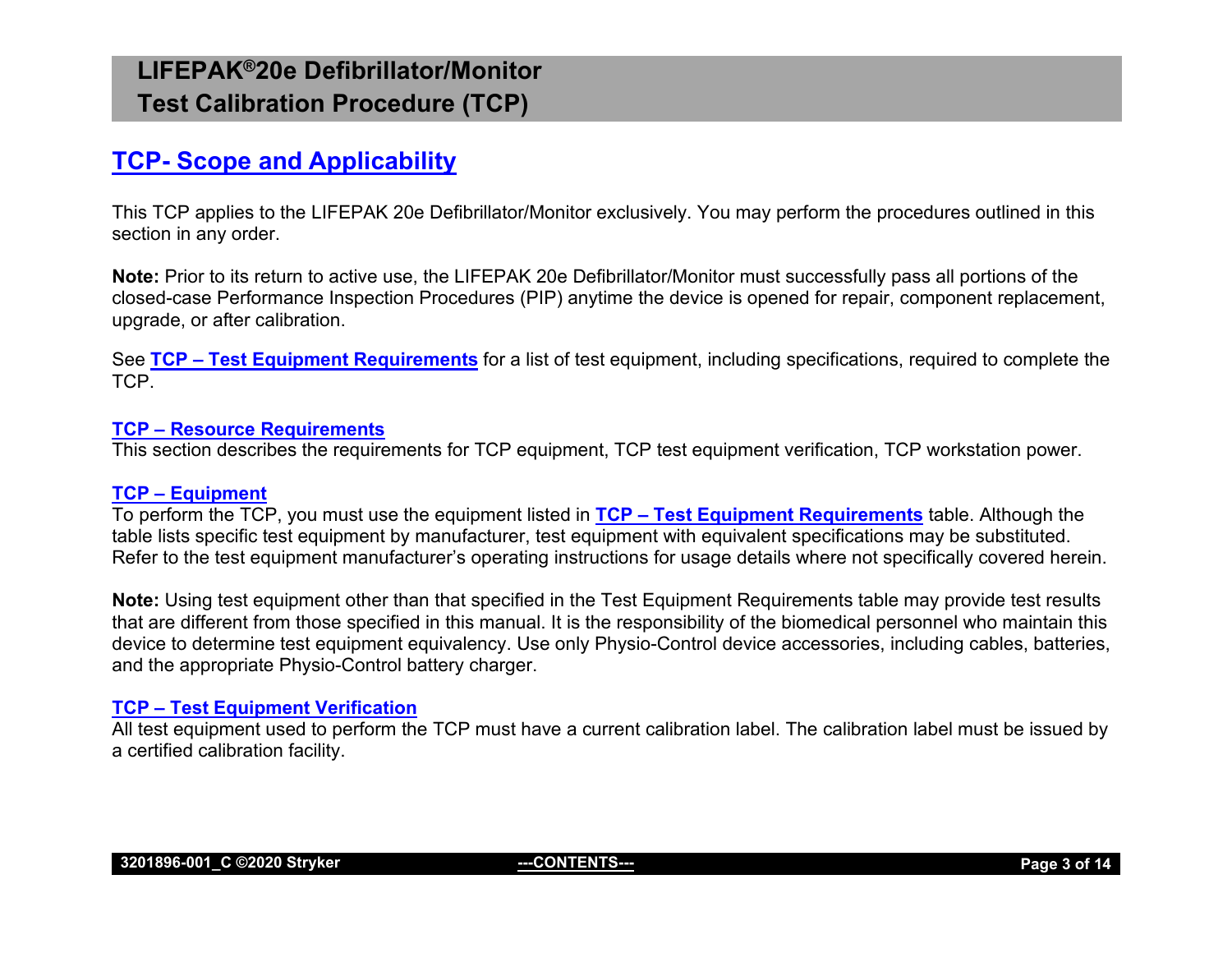## <span id="page-3-0"></span>**[TCP-Test Equipment Requirements](#page-3-0)**

| Equipment                                                               | <b>Specification or Description</b>                                                                                                                   | <b>Manufacturer or Part Number</b>                                                                         |
|-------------------------------------------------------------------------|-------------------------------------------------------------------------------------------------------------------------------------------------------|------------------------------------------------------------------------------------------------------------|
| Defibrillator Analyzer with external<br>noninvasive pacer measurements* | Energy range: 0 to 450 J<br>Load resistance: 50 ohms $±1\%$<br>Accuracy: $\pm 2\%$ +2 J<br>Waveforms: NSR, VF, and sine wave<br>Amplitude: 1.1mV ±10% | Fluke <sup>(8)</sup> Biomedical Impulse 7000DP with<br>QUIK- COMBO adapter accessory 16/7 D/P<br>ADPT104** |
| Defibrillator isolation test load                                       | Resistor test load: 200 ohms,<br>50 Watt, 5%                                                                                                          | 21300-007736                                                                                               |
| <b>QUIK-COMBO Therapy Cable</b>                                         |                                                                                                                                                       | 11110-000040                                                                                               |
| Cable Assembly, Fast Patch                                              |                                                                                                                                                       | 11110-000052                                                                                               |
| Banana plug cable with clip                                             |                                                                                                                                                       | Fluke ESA612 Accessory kit                                                                                 |

\* Some energy meters are not accurate for biphasic waveforms; for more information, contact your defibrillator analyzer manufacturer.

\*\* Equivalent equipment is required to meet the specifications listed in the specification column.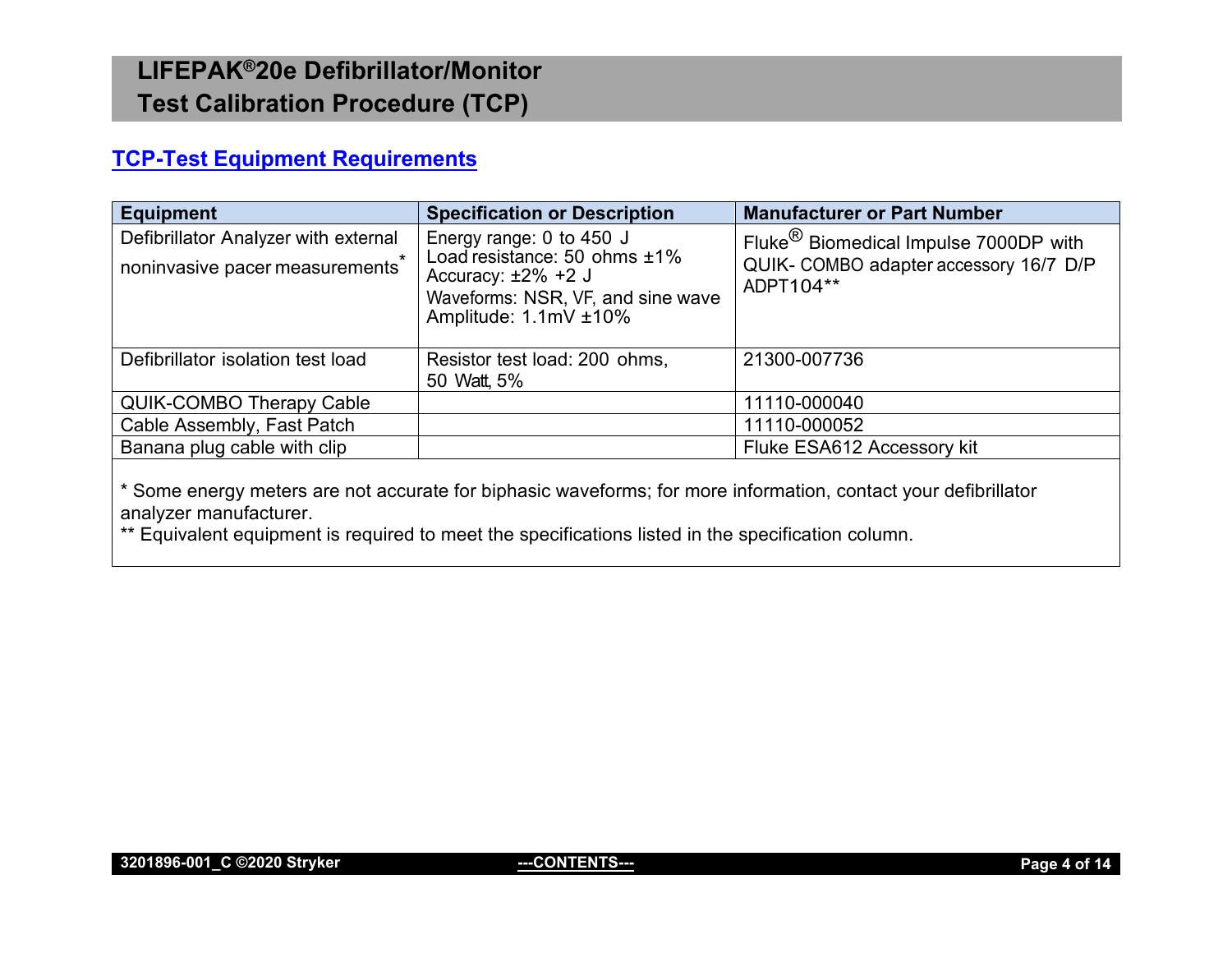## <span id="page-4-0"></span>**TCP - [Setup](#page-4-0)**

## **WARNING**

## SHOCK HAZARD

When discharged during this TCP, the device discharges up to 360 joules of electrical energy through the defibrillator cable. You must safely discharge this electrical energy as described in this TCP. Do not attempt to perform this procedure unless you are thoroughly familiar with the operation of the device.

To set up the device for the TCP:

Install a roll of paper in the printer.

**Note:** Do not connect anything to the therapy connector, except as directed during these procedures.



Figure 2.1: TCP Setup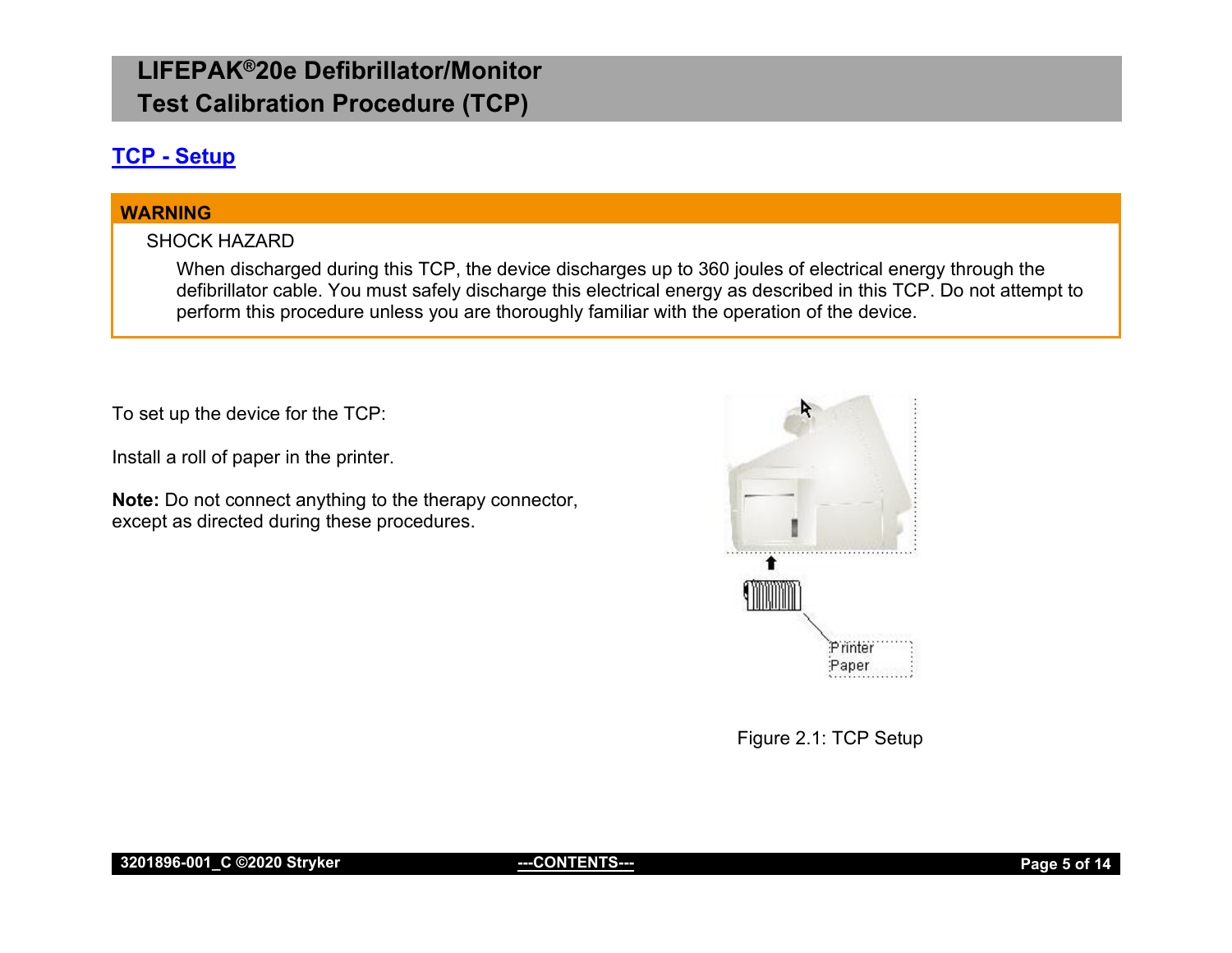<span id="page-5-0"></span>**[TCP-Defibrillator Energy Calibration](#page-5-0)**

#### **WARNING**

SHOCK HAZARD

Avoid contact with the energy meter. Dangerous voltages are present on energy meter electrode plates/posts.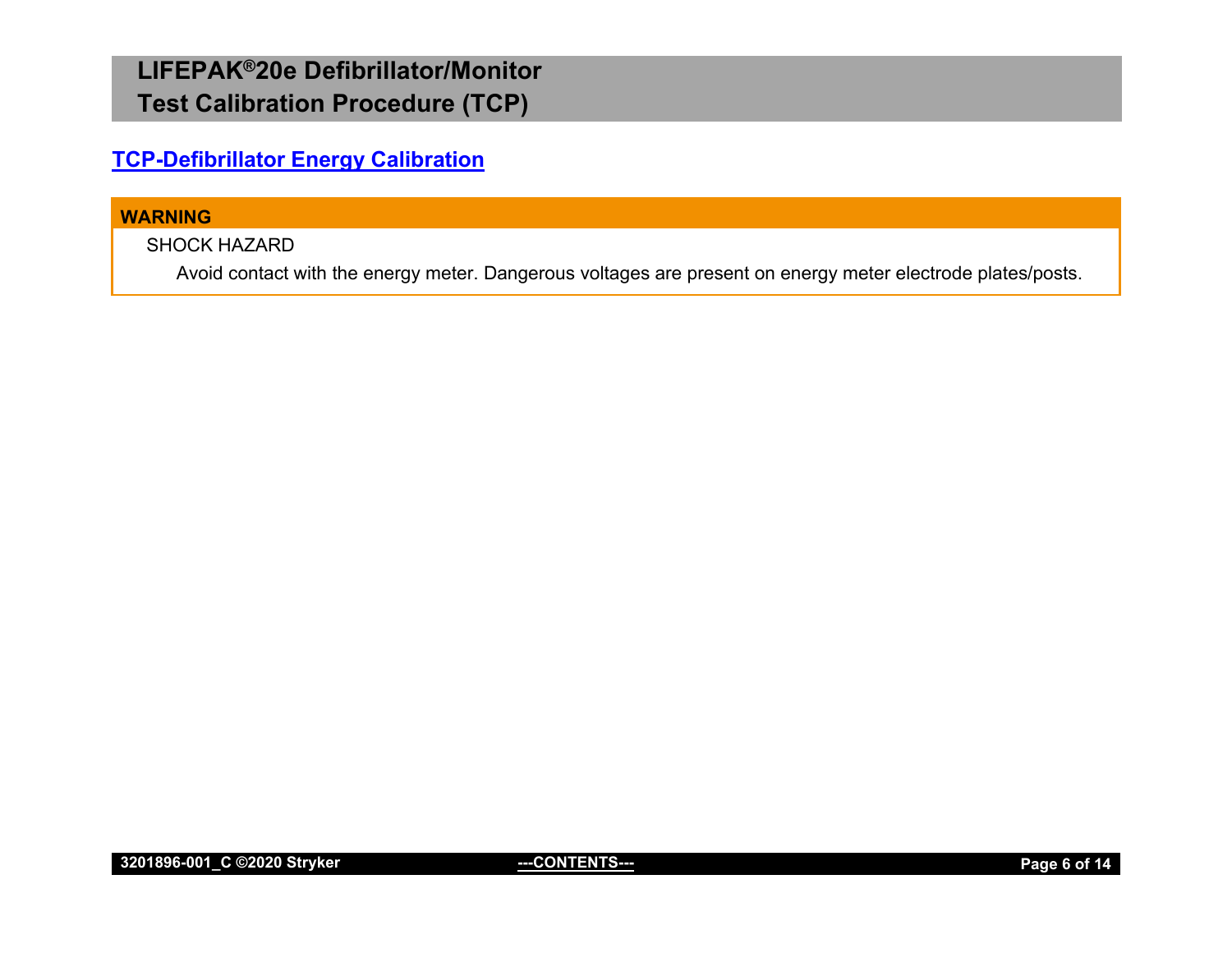1. Establish the setup as shown in Figure 2.2.

**Note:** Ensure proper test setup connections to the Defibrillator Analyzer. To avoid damage to the Analyzer or defibrillator, do NOT apply defibrillator pulses to the pacer inputs of the analyzer.

- 2. Set Impulse 7000DP to measure ENERGY: Press **DEFIB** button and press F1/Energy.
- 3. Turn the device ON.
- 4. Select **DEFIB CAL** from the Service menu.
- 5. Select **START** to initiate the calibration routine.
- 6. Follow the instructions on the device screen.
- 7. Turn the device **OFF** when the calibration procedure is complete

Continue with the Delivered Energy Test with this setup in place.



Figure 2.2: Defibrillator Energy Calibration Setup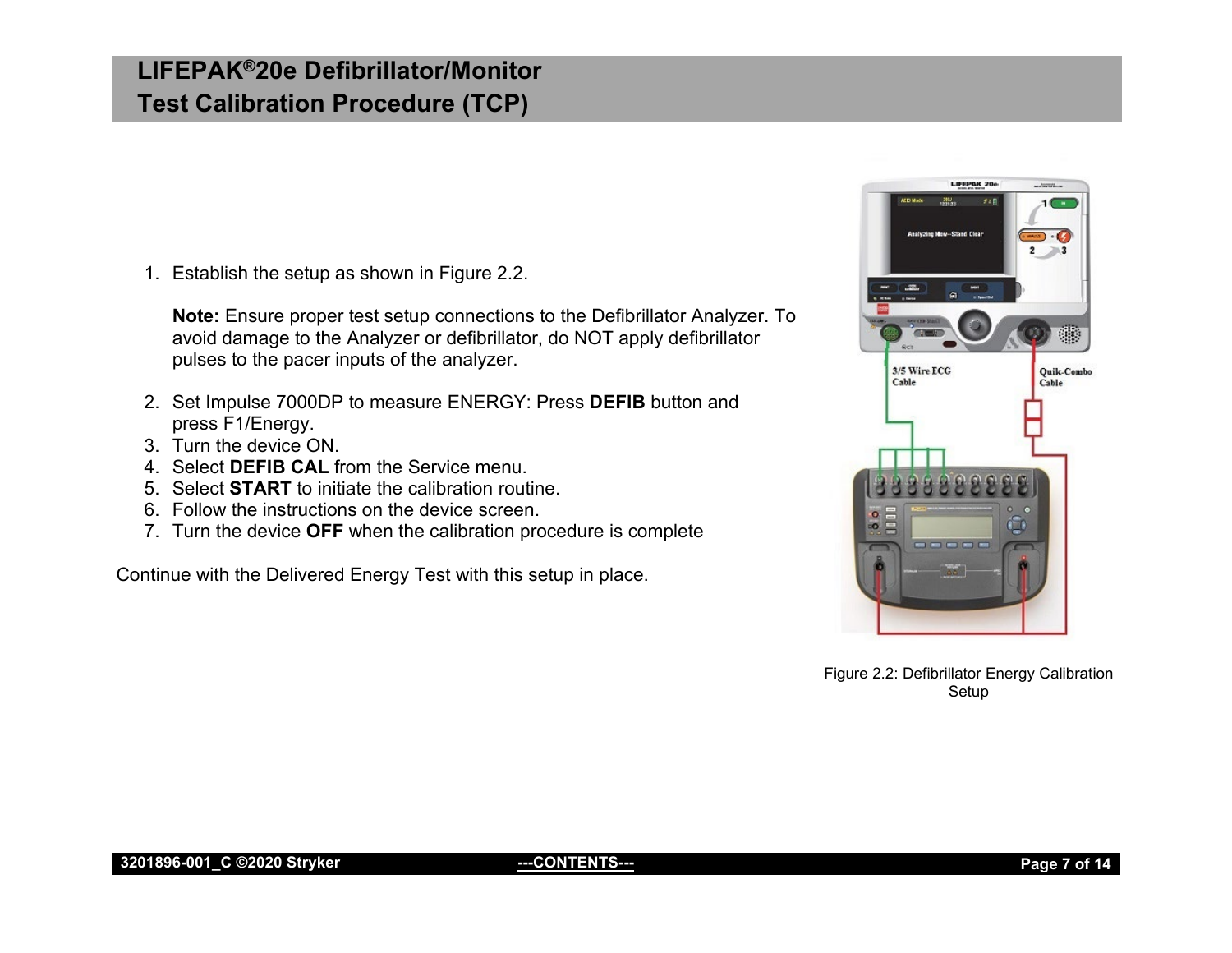## <span id="page-7-0"></span>**[TCP-Defibrillator Delivered Energy Test](#page-7-0)**

### **WARNING**

SHOCK HAZARD

Avoid contact with the energy meter. Dangerous voltages are present on energy meter electrode plates/posts.

- 1. Turn the device ON.
- 2. Press **ENERGY SELECT** on the device and select **2 J**.
- 3. Press the **CHARGE** button and wait for the UUT to reach full charge. Press the **SHOCK** button to discharge the UUT energy.
- 4. Verify that the defibrillator analyzer shows an energy level between 1.0 J and 3.0 J.
- 5. Repeat Steps 2 through 5 for the remaining available energy levels specified in the Delivered Energy Test table below:

| Energy Level (J) | Acceptable Output (J) |
|------------------|-----------------------|
| 2                | $1 - 3$               |
| 10               | $9 - 11$              |
| 15               | $12.7 - 17.2$         |
| 50               | $42.5 - 57.5$         |
| 70               | $59.5 - 80.5$         |
| 100              | $85.0 - 115.0$        |
| 360              | $306.0 - 414.0$       |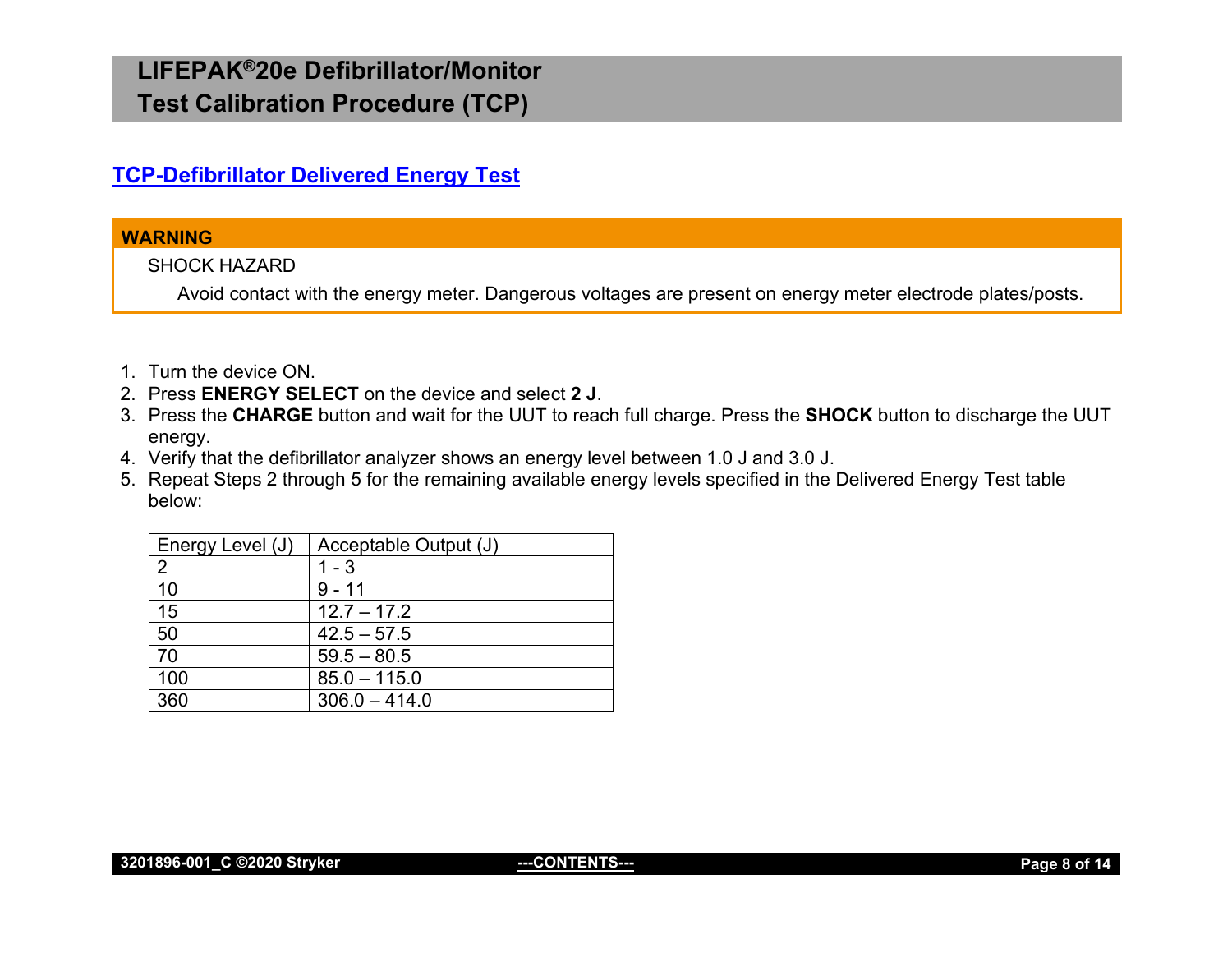<span id="page-8-0"></span>**[TCP-Defibrillator Output Waveform @ 360 J \(Optional\)](#page-8-0)**

- 1. Turn the device ON.
- 2. Press **ENERGY SELECT** on the device and select 360 J.
- 3. Press the **CHARGE** button.
- 4. After the capacitor charges (the SHOCK indicator is blinking), press the **SHOCK** button to deliver the energy to the analyzer.
- 5. Verify that the waveform meets specifications



Tilt =  $\frac{(I_1 - |I_4|)}{I_1}$ 

**Note 1:** Graphic is a delivered waveform at 360 J into given resistive load. **Note 2:** Discharge polarity is APEX positive, STERNUM negative for Phase 1.

6. When testing is complete, turn the device OFF.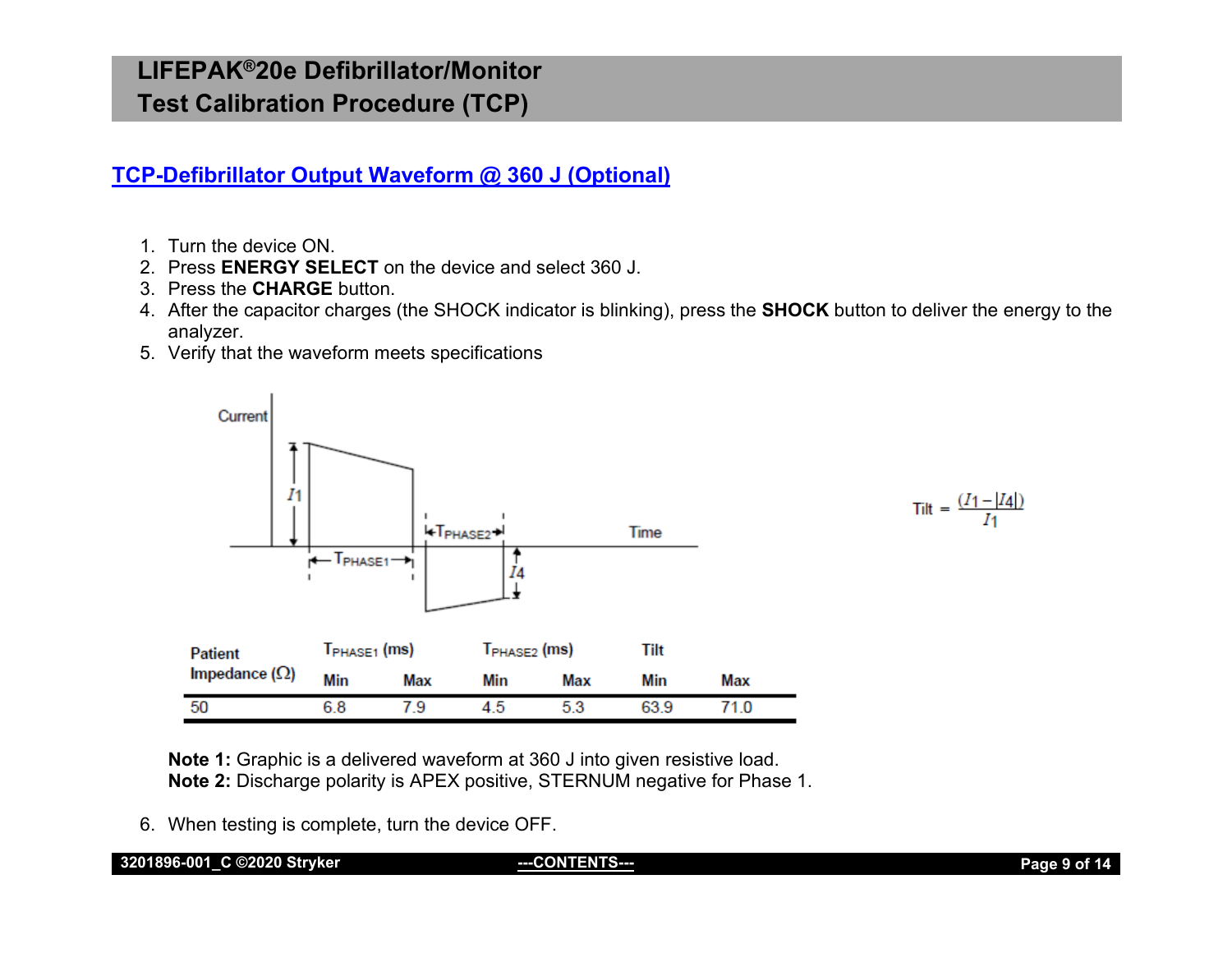## <span id="page-9-0"></span>**[TCP-Defibrillator Isolation Test](#page-9-0)**

#### **WARNING**

## SHOCK HAZARD

Electrical energy is discharged during this procedure. Do not allow the paddle electrodes to contact any person or conductive surfaces except as described below.

- 1. Establish TCP- Defibrillator Isolation Test setup as shown in Figure 2.3.
- 2. On the Impulse 7000DP, Press **DEFIB** button and press **F1/Energy**
- 3. Turn the device ON.
- 4. Press ENERGY SELECT on the LIFEPAK 20e and select **360 J**.
- 5. Press **CHARGE**.
- 6. When the device is fully charged (the Shock LED is blinking), press **SHOCK** to deliver the energy to the Impulse 7000DP.
- 7. Verify the **Delivered Energy** message on the device screen and Defib Energy delivered on Defib Analyzer is less than 2 J.
- 8. Turn the device OFF and disconnect the test setup.



**Defibrillator Analyzer** 

Figure 2.3: Defibrillator Isolation Test Setup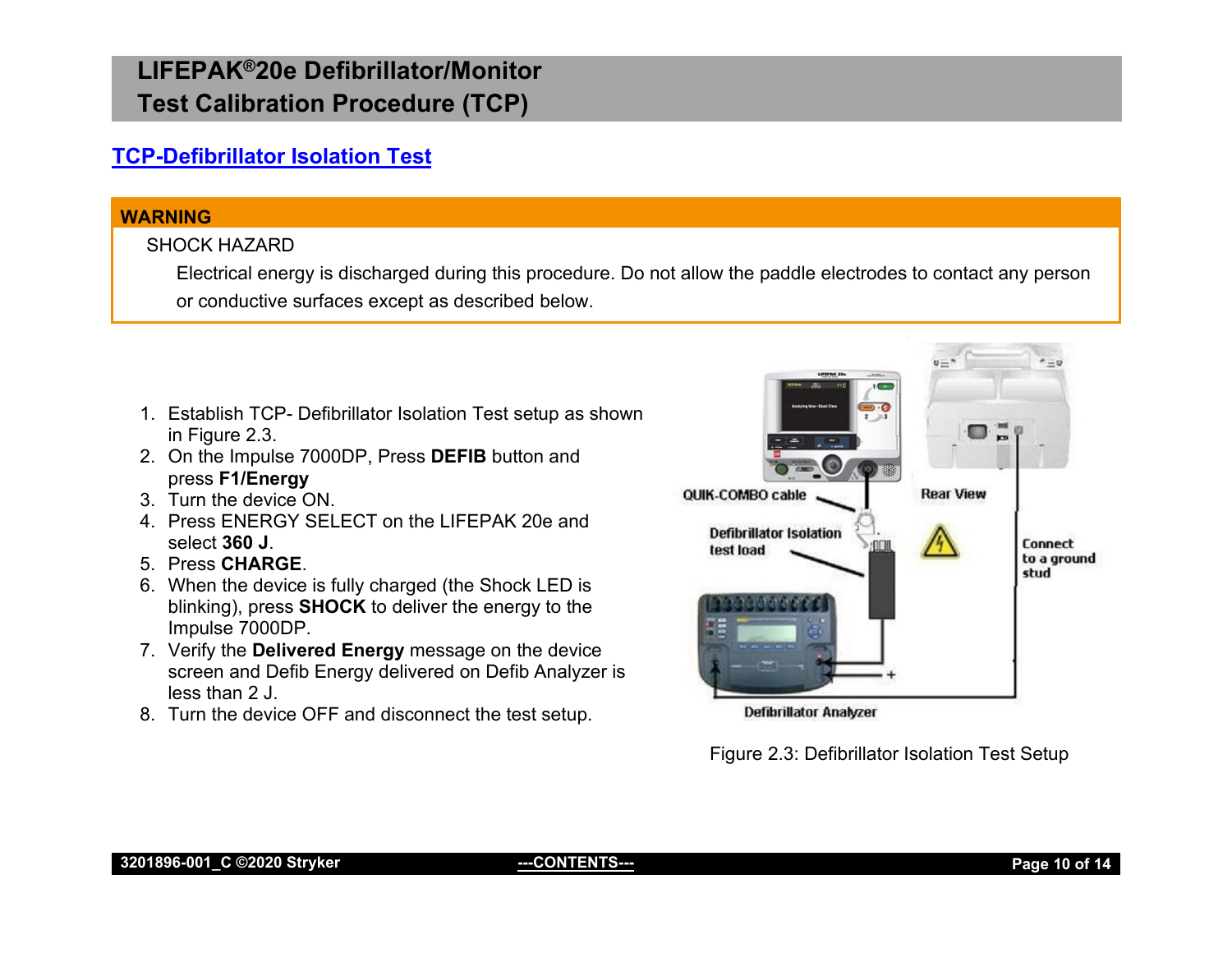## <span id="page-10-0"></span>**TCP - QUIK-COMBO Defibrillator Charge Time Test at 360J (AC Powered)**

## **WARNING**

## SHOCK HAZARD

Electrical energy is discharged during this procedure. Do not allow the paddle electrodes to contact any person or conductive surfaces except as described below.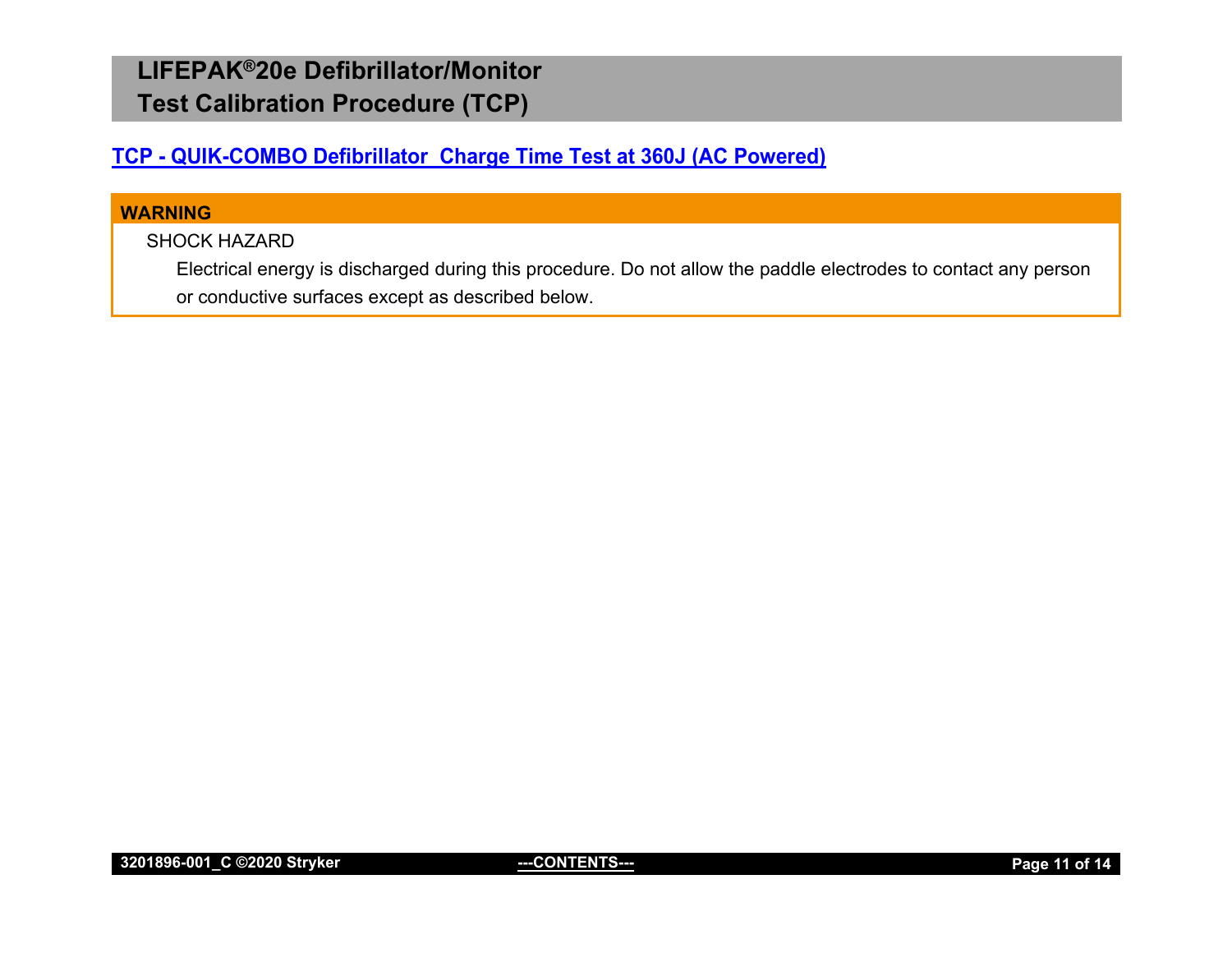To perform Quik-Combo Defibrillator Charge Time Test at 360 J (AC Powered)

- 1. Establish the setup as shown in Figure 2.4.
- 2. Remove a battery from the device.
- 3. Connect the AC Power cable to the device and turn the device ON.
- 4. Press **ENERGY SELECT** on the device and select 360 J.
- 5. Start a Stopwatch, then press the **CHARGE** button and wait for the device to reach full charge.
- 6. Stop a Stopwatch, and then press the **SHOCK** button to discharge the device.
- 7. Verify the Charge Time is within 1s to 25 s.

After testing is complete reinstall a battery into the device.



Figure 2.4: Quik-Combo Defibrillator Charge Time Test-Setup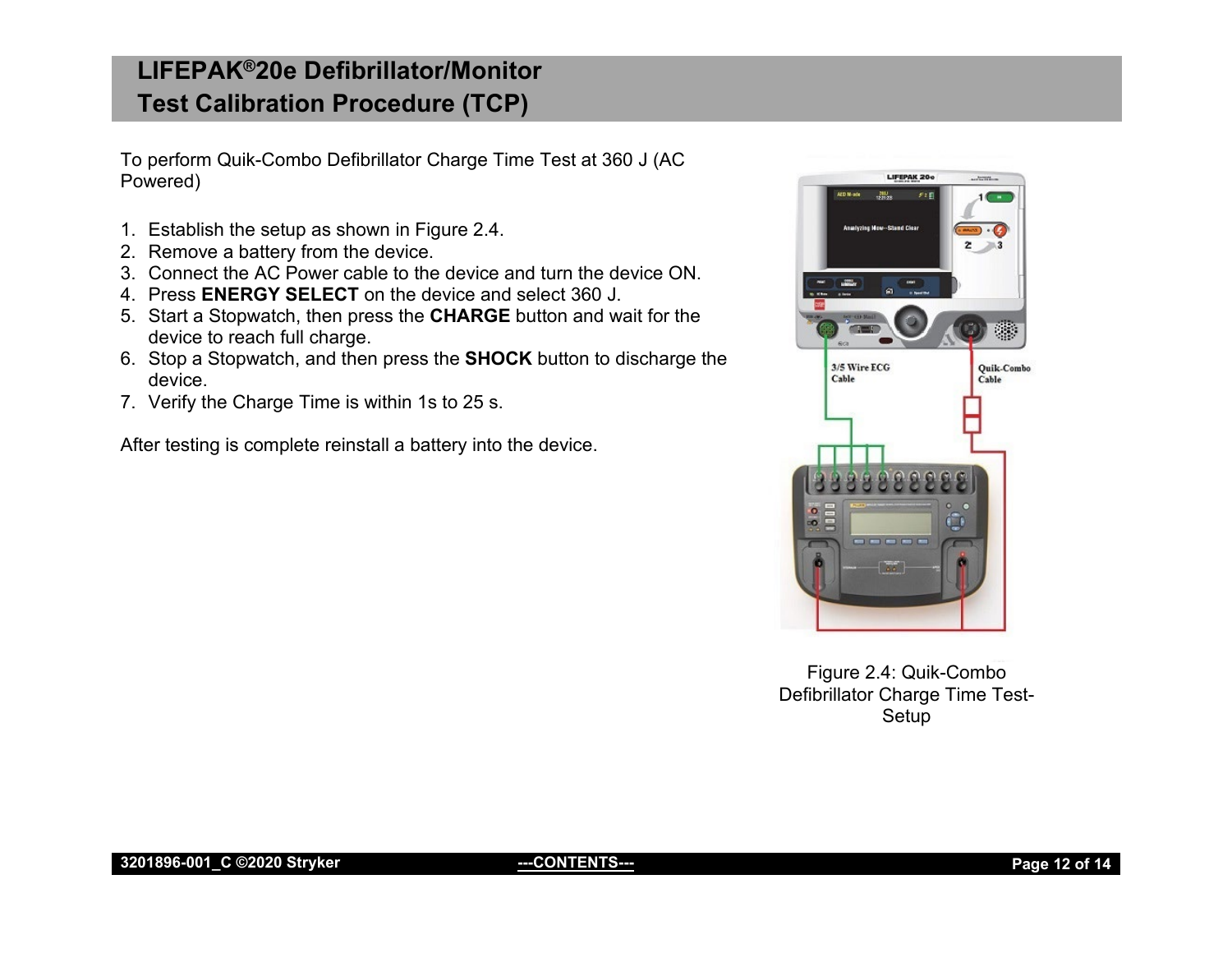## <span id="page-12-0"></span>**TCP – [Standard Paddles Defibrillator Charge Time Test](#page-12-0) at 360J (AC Powered)**

## **WARNING**

## SHOCK HAZARD

Electrical energy is discharged during this procedure. Do not allow the paddle electrodes to contact any person or conductive surfaces except as described below.

To perform Standard Paddles Defibrillator Charge Time Test at 360 J (AC Powered)

- 1. Establish the setup as shown in Figure 2.5.
- 2. Remove a battery from the device.
- 3. Connect the AC Power cable to the device and turn the device ON.
- 4. Press **ENERGY SELECT** on the Standard Paddles and select 360 J.
- 5. Start a Stopwatch, then press the **CHARGE** button and wait for the device to reach full charge.
- 6. Stop a Stopwatch, and then press the **SHOCK** button to discharge the device.
- 7. Verify the Charge Time is within 1s to 25 s.

After testing is complete reinstall a battery into the device.



Figure 2.5: Standard Paddles Defibrillator Charge Time Test Setup